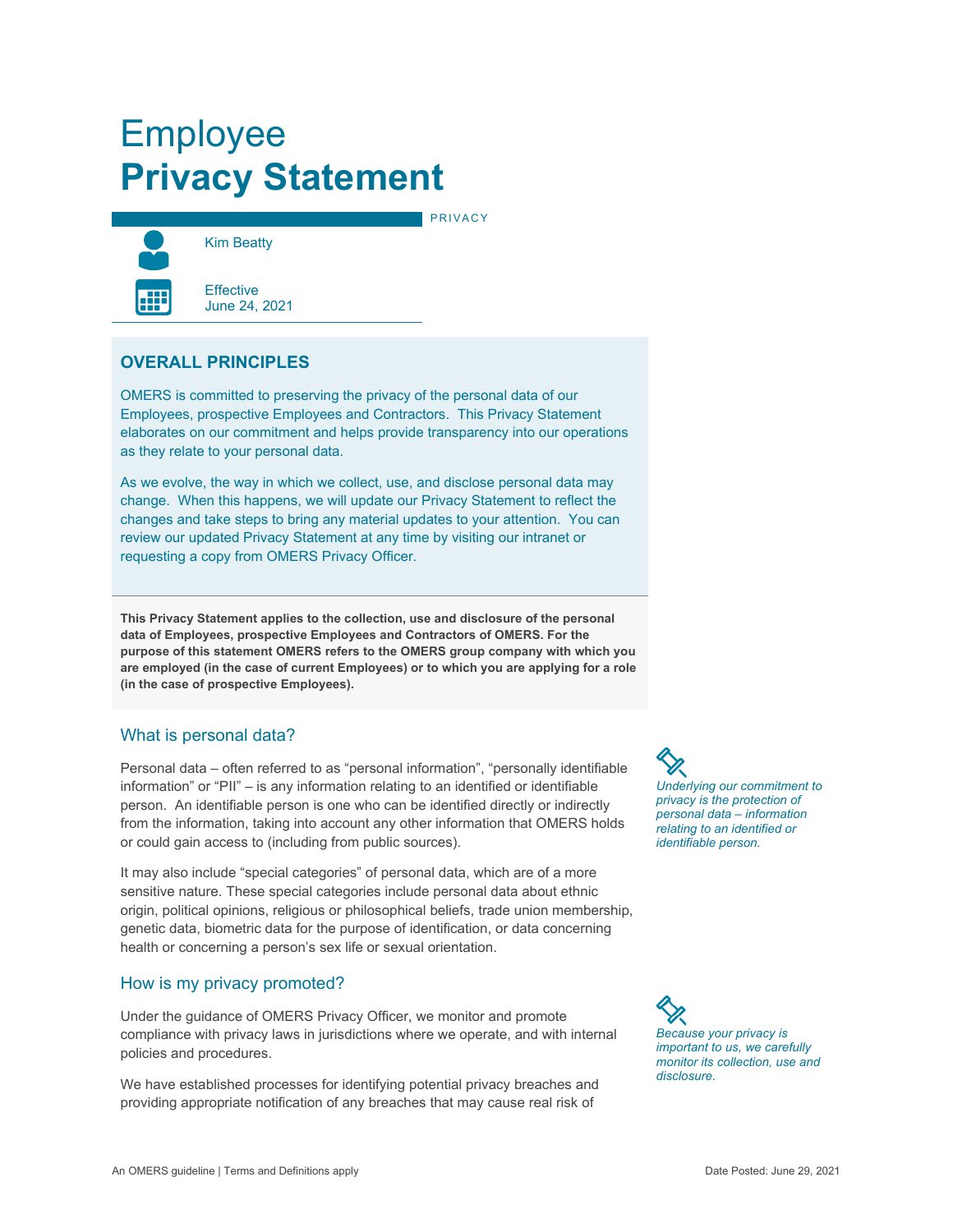significant harm to an individual or that may result in a risk to the rights or freedoms of an individual. Where required by law, we will provide such notification without undue delay to affected individuals and/or any relevant supervisory authorities.

#### Why is my personal data collected and what is it used for?

In general, we collect Employee, prospective Employee and Contractor personal data to establish, manage and administer employment, post-employment, and contractual relationships. Reasons we collect your personal information include the following purposes (the "identified purposes"):

- determining eligibility for initial and ongoing employment, including the verification of references and qualifications as part of a background check;
- administering all human resources policies and programs throughout employment, including managing talent, diversity and inclusion initiatives, employee engagement, learning and development, health and safety, evaluation of performance, compensation, and benefits;
- managing and promoting OMERS businesses, including for regulatory reporting or compliance purposes;
- acquiring and transferring businesses;
- protecting OMERS against and investigating error, fraud, and misconduct;
- drawing insights from our Employee data, in order to improve performance and culture;
- facilitating safety and security;
- performing functions required or authorized by law;
- for any other purpose to which you consent.

Data collection and use practices may vary from jurisdiction to jurisdiction. For more details on how personal data is collected or used in your jurisdiction contact OMERS Privacy Officer.

## What is the legal basis for collection, use and disclosure of personal data?

We will only collect and use your personal data as reasonably necessary for the identified purposes, and only do so where there is a lawful basis. Sometimes this will be on the basis of your consent. In the European Economic Area ("EEA") and the UK we generally rely upon our legitimate business interests to process your personal data (such as our collection of personal data to confirm your suitability for a job or to administer the employment relationship). However, at other times the legal basis will be a contractual obligation to you (such as our use of your bank account details to pay your salary) or a legal obligation (such as when we are obliged to provide your personal data to legal or regulatory authorities).

When processing special categories of personal data the legal basis may be consent (such as our diversity and inclusion initiatives) or our legitimate interest (such as short term illness management) that the processing is necessary for the exercise or fulfilment of rights and obligations arising from employment and social security and social protection law (such as when you leave employment for reasons

*We collect, use, and disclose personal data to manage employment, post-employment, and contractual relationships.* 

*We may combine personal data that we have about you and apply advanced analytics such as content and sentiment analysis to that data to derive insights that will help us to improve our services.* 

*Whenever we collect, use, and disclose your personal data, there is a lawful basis for doing so.*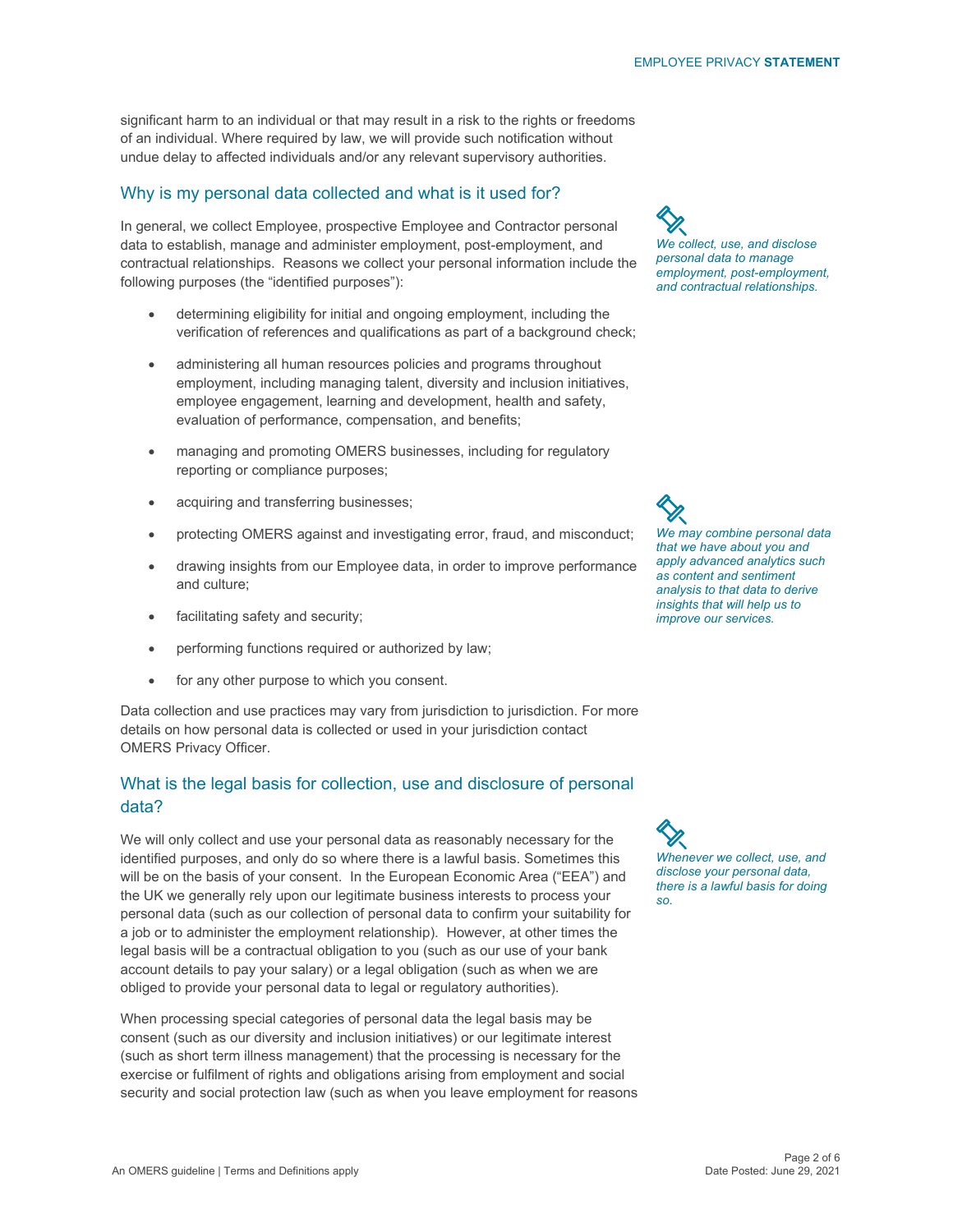of ill health or disability or for purposes of health care or occupational medicine), to protect your vital interests (such as an emergency situation where we need to contract you), or that the processing is necessary for purposes of health care or occupational medicine for the assessment of your work ability as an employee (such as when we process data to ascertain your fitness for work).

In each case we will only collect, use, or disclose your personal data to the extent necessary for the purposes mentioned above.

Where we do obtain your consent, subject to legal requirements, it can be withdrawn by notifying OMERS Privacy Officer in writing. If you withdraw your consent, this does not affect the lawfulness of any processing that we carried out prior to that withdrawal. Once we have received notification that you have withdrawn your consent, we will no longer process your personal data for the purpose or purposes you originally agreed to, unless we have another legitimate basis for doing so in law.

We have set out below further information on our collection, use and disclosure of personal data.

#### **Information You Provide to Us:**

Our use of information you provide to us may include sharing it with our affiliates and service providers who (for example, financial institutions and payment providers, actuaries, consultants, auditors, legal advisors, etc.). assist us with our business operations. Some of the categories of service providers we use include: information technology providers (such as cloud hosting services and software services), professional services providers (such as auditors, lawyers and consultants), specialized service providers (such as training services and background check providers), and benefit and financial service providers (such as banks and insurance companies). If our affiliates and service providers handle personal information on our behalf, they are required to protect that personal information and to use it only to provide the services we request. Further information on the recipients of your personal data is available from OMERS Privacy Officer.

If you provide us, our service providers, or our agents with personal data about another person, you represent that you have all necessary authority and/or have obtained all necessary consents from that individual to enable us to collect, use and disclose that personal data.

#### **Background Checks:**

We will only undertake background checks where reasonably necessary in the circumstances and permitted by law.

#### **Business Transactions:**

We strive to limit collection, use and disclosure of personal data in the course of transactions, and do not exchange client lists as a matter of course. However, where reasonably necessary for business transactions, we may collect personal data from, or disclose personal data to third parties. This may include information for background checks (including criminal and credit checks), or for proposed or actual purchase, sale (including a liquidation, realization, foreclosure or repossession), lease, merger, amalgamation or any other type of acquisition, disposal, transfer, conveyance, financing or investment.

*We strive to limit collection, use and disclosure of personal data in the course of transactions.*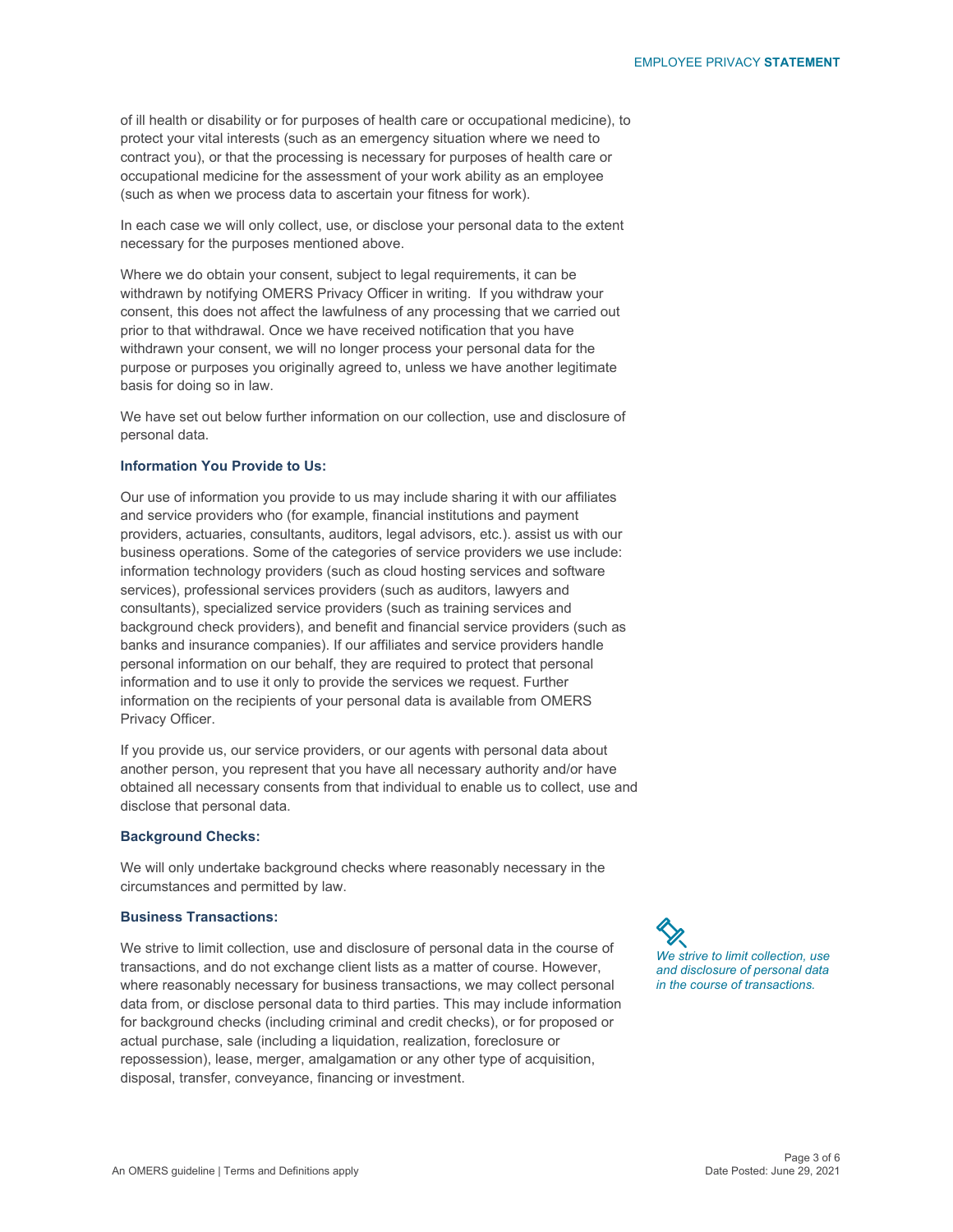## **Video Surveillance:**

For safety and security reasons, we may use video surveillance technologies at our offices and properties to monitor the public areas of those properties as well as internal meeting rooms.

We may disclose video surveillance footage to law enforcement or other government agencies where we believe such disclosure is: (i) permitted or required by law; (ii) necessary to protect our properties, visitors, customers or employees; or (iii) reasonable in connection with a law enforcement investigation.

## **Use of OMERS Property:**

We monitor OMERS facilities, networks, and assets (including mobile devices) in order to monitor against error, fraud, or misconduct. This may include by using data loss prevention software. As such, while we permit your use of OMERS facilities, networks and assets for limited personal purposes, any personal information involved, may be collected and/or accessed as part of our monitoring.

We may make employment decisions based on your use of OMERS facilities, networks, and assets and/or disclose information to law enforcement and other authorities in circumstances that we view as appropriate.

## **Regulated Disclosures:**

Where permitted or required by the law, we may disclose your personal data to government agencies in accordance with their statutory authority.

#### **Intranet(s):**

Use of our intranet(s) is subject to our policies and procedures.

Through our intranet(s) including our careers portal, we may place a text file called a "cookie" in the browser directory of your computer's hard drive. A cookie is a small piece of information that a website can store on a web browser and later retrieve. The cookie cannot be read by any website other than the one that set up the cookie. Most browsers can be set to reject all cookies. If you choose to modify your browser in this manner, some pages of our website may not function optimally, and you may not be able to use all features of our website in the future.

Our intranet(s) sometimes provides links to or embed content from websites that are operated by third parties not under our control. This Privacy Statement does not describe the privacy policies of any third-party websites or their privacy practices. OMERS is not responsible for how such third parties collect, use, or disclose your personal data, so it is important to familiarize yourself with their privacy policies before providing them with your personal data.

#### Where is my personal data stored and how long is it retained?

OMERS and our service providers may transfer, store, or access your personal data outside of the jurisdiction in which it has been collected, used, or disclosed. Transfers of your personal data will be made in compliance with applicable privacy laws and where there are suitable safeguards in place. For example, personal data collected in EEA or UK may be transferred to Canada on the basis of the European Commission's adequacy decision relating to Canada or under an agreement based on standard contractual clauses that have been approved by the European Commission for the transfer of data from the EEA (a copy of which is available

*For safety and security purposes, we use video surveillance on our properties.* 

*We may monitor your use of OMERS facilities, networks, and assets.* 

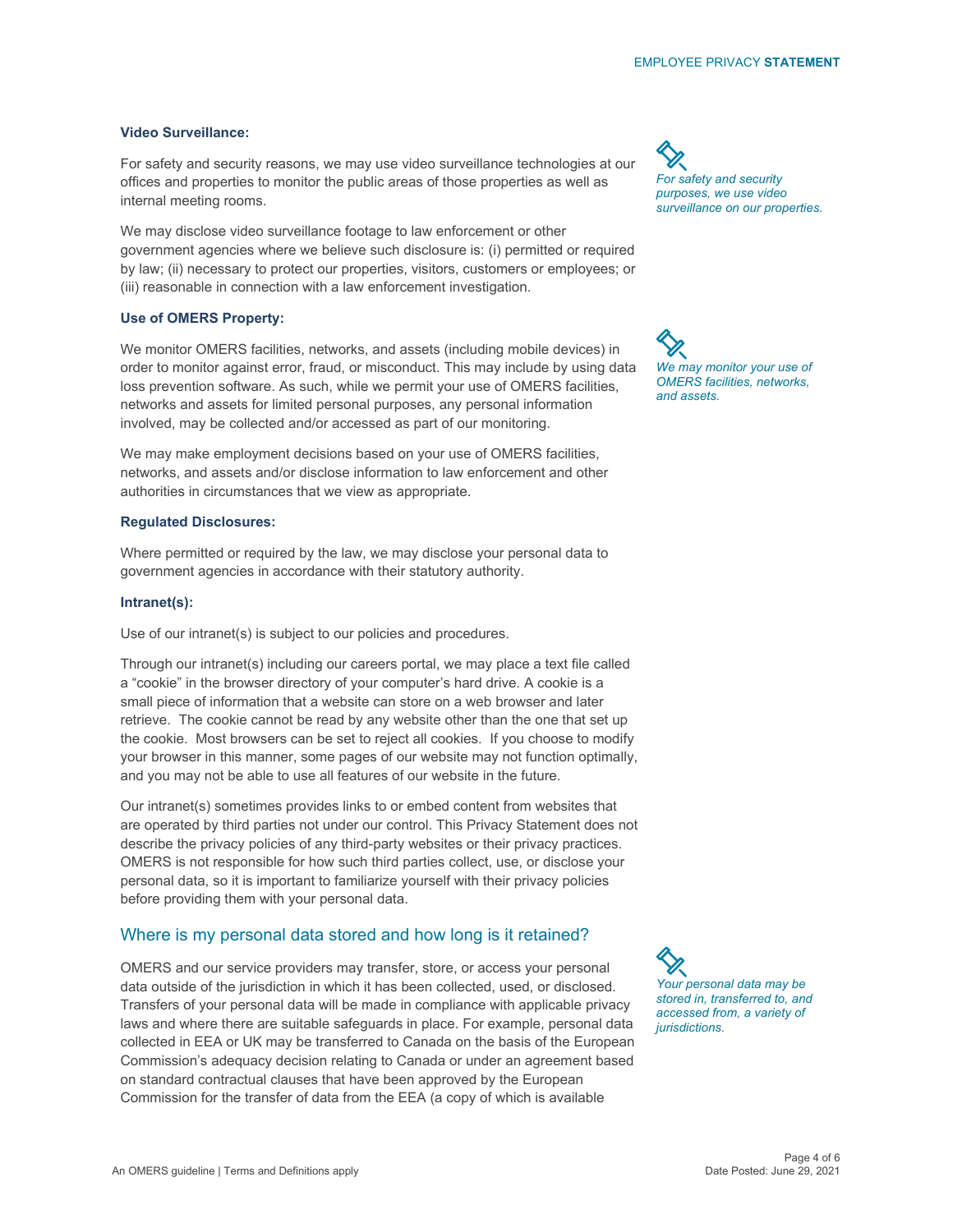through OMERS Privacy Officer). When a transfer takes place, personal data may be subject to the laws of those other jurisdictions, and in certain circumstances, the courts, law enforcement agencies, regulatory agencies or security authorities in those other jurisdictions may be entitled to access your personal data. However, we will always ensure that your personal data is adequately protected. Further information on appropriate safeguards in place in respect of transfers of your personal data is available on request from OMERS Privacy Officer.

We retain personal data in accordance with our document retention guidelines and for only as long as it is needed to fulfill the identified purposes or as may be required to comply with applicable laws. To determine the appropriate retention period for personal data, we consider the amount, nature, and sensitivity of your personal data, the potential risk of harm from unauthorized use or disclosure of your personal data, the purposes for which we process your personal data and whether we can achieve those purposes through other means, and the applicable legal requirements Employee personal data is generally retained for a period of seven years from the date that the employment relationship has terminated. The personal data of prospective employees who were not hired will generally be retained for a period of two years from the date that the job competition closed. In some jurisdictions the legal requirements for retention may be for longer or shorter periods and OMERS endeavors to ensure that local practices align with local requirements.

In some circumstances we may anonymize your personal data so that it can no longer be associated with you, in which case we may use such data without further notice to you.

#### How is my personal data kept safe?

Whether in electronic or paper-based format, we implement appropriate technical and organizational measures to ensure an appropriate level of security, keeping in mind the nature, scope, context and purpose of processing, cost, and the potential risk to you. We use industry standard technology and efforts to safeguard your personal data from loss, theft, and unauthorized access, use or disclosure. These include secure servers and firewalls. Physical access to those areas where information is gathered, processed, or stored is restricted to authorized employees who require the information to perform a specific function. Appropriate controls are in place over computer systems and data processing procedures and these controls are reviewed on an ongoing basis to ensure compliance with our security and privacy requirements.

We require our service providers and agents to protect personal data processed on our behalf.

#### How can I access, correct, transfer or delete my personal data?

We try to ensure that the personal data we collect about you is accurate, complete and up-to-date. However, we rely on you to provide accurate information in the first instance, and to notify us when there is a change in your personal data. In certain circumstances we may verify personal data or obtain additional personal data through third parties.

In some jurisdictions such as the EEA and the UK, you have a right to access, correct, transfer or delete your personal data in our possession or control, or to object to our processing of your personal data. This may be done by writing or emailing OMERS Privacy Officer.

*We use a variety of mechanisms – including technical and organizational measures – to help keep your personal data secure.* 

*We rely on you to help us keep our records accurate but may occasionally seek external verification.*